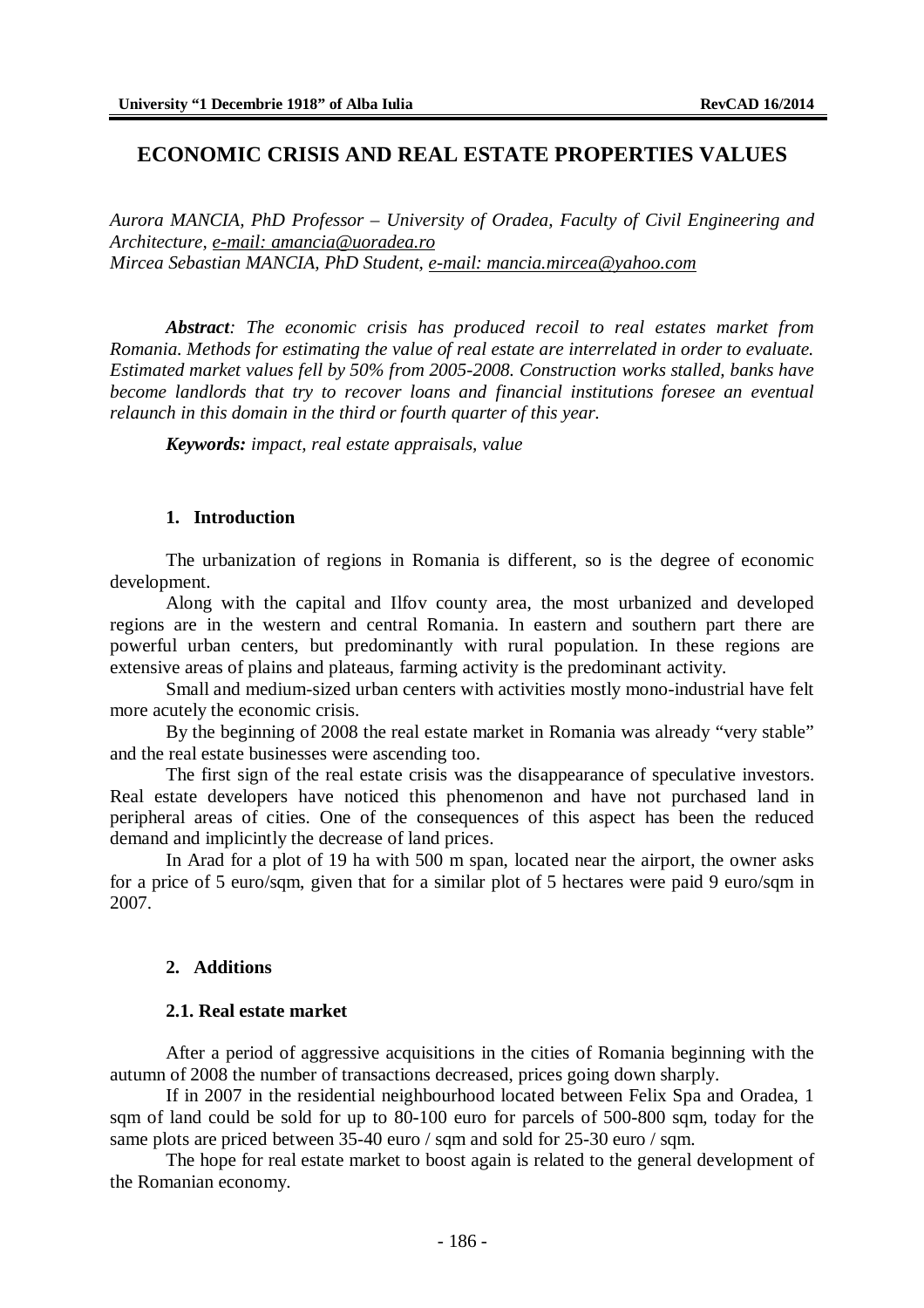Residential sector was profoundly affected by the crisis: continued decline in real estate prices in all segments, reducing the number of transactions.

In a first phase it was ascertained that the bank loans financing were blocked, decrease of speculative investments funds and significant diminuation of projects already launched.

During 2009 and 2010, real estate developers have launched small scaled projects, financed by their proper funds. Entrepreneurs that depended on bank loan and were in the early stages of the building project have generally stopped theirs works.

Prices of new homes decreased in 2010 by an average of 35-40% according to financial analysts. Prices of old apartments also decreased by about 30-50%. A three bedroom apartment, built in 1985, located on Blvd. Decebal near Scala confectionary from Oradea was sold in 2007 for about 65-70,000 euros. In 2011 a similar apartment could be purchased for 50-55,000 euros and in 2012, the price for such an apartment was 35-45,000 euros.

A two bedroom apartment in the same area that had a market value of 45,000 euro in 2007, today it can be purchased for a price between 27-30,000 euros.

Customer uncertainty regarding future income, stricter financing conditions imposed by banks determined the diminuation of the number of customers eligible for a mortgage contract.

The price for houses has decreased and the portfolios value of bank guarantees has also depreciated, causing turmoil in the real estate market.

Due to the inability of homeowners to pay the bank rates for the contacted loans, there appeared a new type of transaction. It is about the real estate transactions put on sale by bank executors in order to recover the debts accumulated by not paying the debt installment to the banks.

In such cases the sale price of real estate is much more below market value, some of these properties being traded at prices of 25-30% of the market value in 2010 and up to 40- 45% in 2012.

The real estate market is unstable and is difficult to estimate what will be the future development.

On a national scale, in the second half of 2013, average trading price of old apartments was about 684 euro / sqm, a sharp decrease of 41% compared to the beginning of the crisis.

The most expensive new apartments are still in Bucharest, where the price in the second half of 2013 was 957 euro / sqm.

If Romania's economy shows no signs of revival, the downward tendency in prices will probably continue for an average period of time.

The largest decreases were registered in the value of old apartments.

In the past two years there was a decline of 2-2.5% in 2013, being considered the most stable year after the beginning of the crisis.

The economic context is difficult, and in addition, the law imposes an obligation to obtain certificates issued by energy auditors at the time of the transaction.

Also, there is a big difference between the prices demanded by the owners and the actual ending value of the transaction.

For investors in the real estate industry there are moments of uncertainty due to the Romanian economic situation and projects on emerging real estate markets in Europe.

The situation in several Romanian cities according to "Real Estate Market Analysis" developed by company DARIAN DRS SA is presented as follows: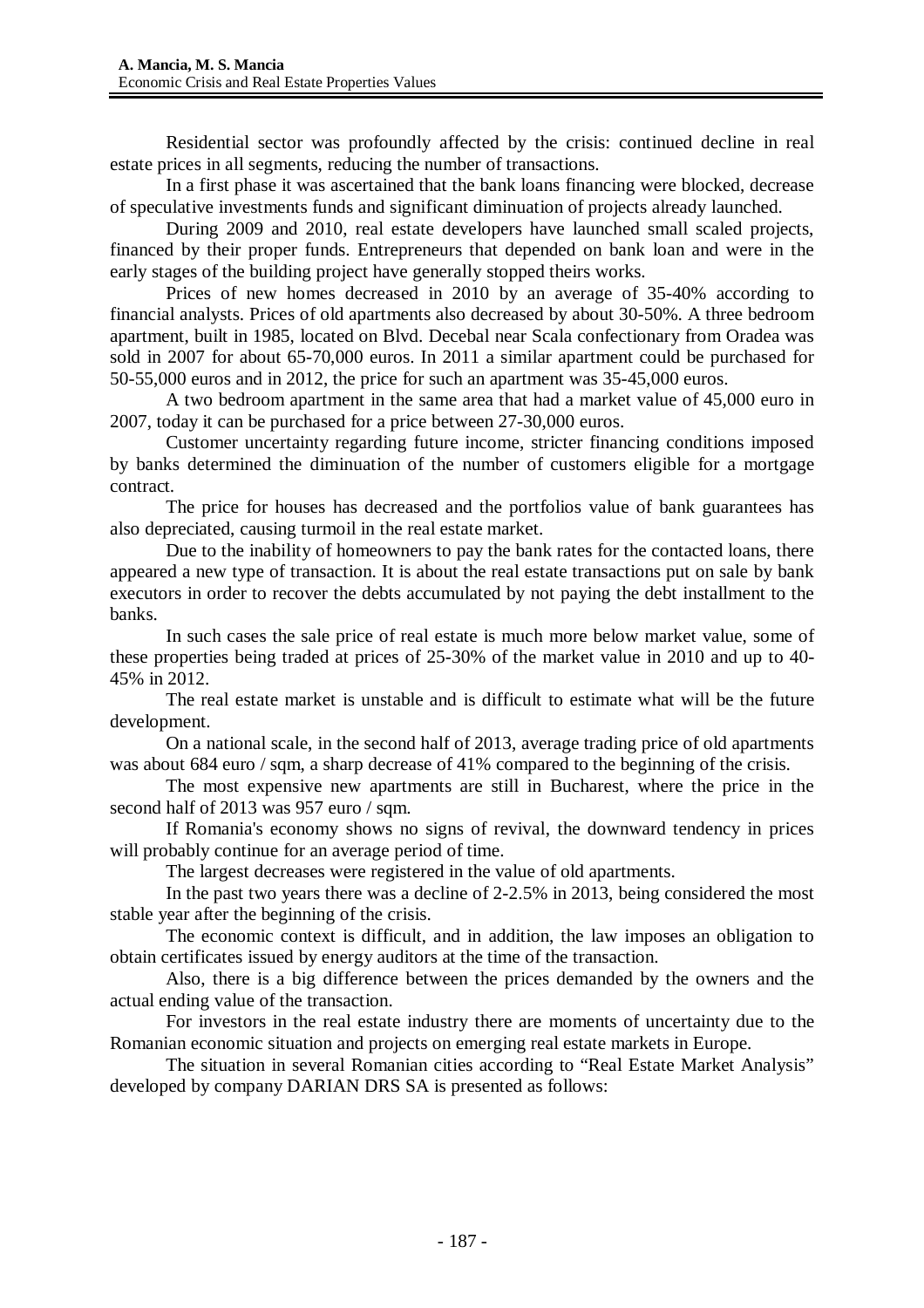|                  |                         | <b>OLD APARTMENTS</b>  |                    |           |  |  |
|------------------|-------------------------|------------------------|--------------------|-----------|--|--|
|                  | Average price, euro/sqm |                        | Price evolution, % |           |  |  |
| <b>City</b>      | 2012                    | 2011                   | 2012-2011          | 2012-2008 |  |  |
| Cluj-Napoca      | 959                     | 977                    | $-1,8$             | $-43$     |  |  |
| <b>Brasov</b>    | 814                     | 860                    | $-5,3$             | $-41$     |  |  |
| Timişoara        | 875                     | 889                    | $-1,6$             | $-38$     |  |  |
| Arad             | 637                     | 654                    | $-2,6$             | $-42$     |  |  |
| Oradea           | 826                     | 821                    | 0,6                | $-20$     |  |  |
| Baia Mare        | 505                     | 522                    | $-3,3$             | $-40$     |  |  |
| București        | 961                     | 984                    | $-2,3$             | $-57$     |  |  |
| Constanța        | 837                     | 857                    | $-2,3$             | $-42$     |  |  |
|                  |                         | <b>NEW APARTAMENTS</b> |                    |           |  |  |
| <b>City</b>      |                         | Average price, euro/mp | Price evolution, % |           |  |  |
|                  | 2012                    | 2011                   | 2012-2011          | 2012-2008 |  |  |
| Cluj-Napoca      | 984                     | 988                    | $-0,4$             | $-30$     |  |  |
| <b>Brasov</b>    | 931                     | 971                    | $-4,1$             | $-35$     |  |  |
| Timișoara        | 914                     | 906                    | 0,9                | $-29$     |  |  |
| Oradea           | 839                     | 837                    | 0,2                | $-22$     |  |  |
| <b>Baia</b> Mare | 563                     | 573                    | $-1,7$             | $-51$     |  |  |
| București        | 1.141                   | 1.203                  | $-5,2$             | $-44$     |  |  |
| Constanta        | 845                     | 891                    | $-5,2$             | $-37$     |  |  |

|  |  |  |  |  |  | Table 1. Real Estate Market Analysis (source: DARIAN DRS SA) |  |  |
|--|--|--|--|--|--|--------------------------------------------------------------|--|--|
|--|--|--|--|--|--|--------------------------------------------------------------|--|--|

According to this study we found out that there are cities where the price of apartments has not decreased between 2011-2012.

The information received may be subjective and may be affected by factors that can not guarantee complete accuracy of the information referring to the transactions done.

#### **2.2. Land market for constructions**

The land market was the most affected segment of the real estate market by the economic crisis.

Interest in land fell sharply at the inception of the economic crisis. Consequently owners decreased prices by up to 60-70%, but even in these circumstances the lack of demand - potential investors, transactions are very scarce.

Only some small plots are sold, generally the demand is coming from families who intend to build a house.

According to analysts of the real estate market, demand for plots with small area decreased in 2010 by approx. 20% and for plots with larger area by approx. 80%.

# **3. Conclusions**

Generally, in Oradea people are looking for small areas up to 500 square meters, with prices ranging between 6,000 and 8,000 euros and access to utilities.

It is estimated that on land market for construction in 2014 there will not be significant changes compared to 2013.